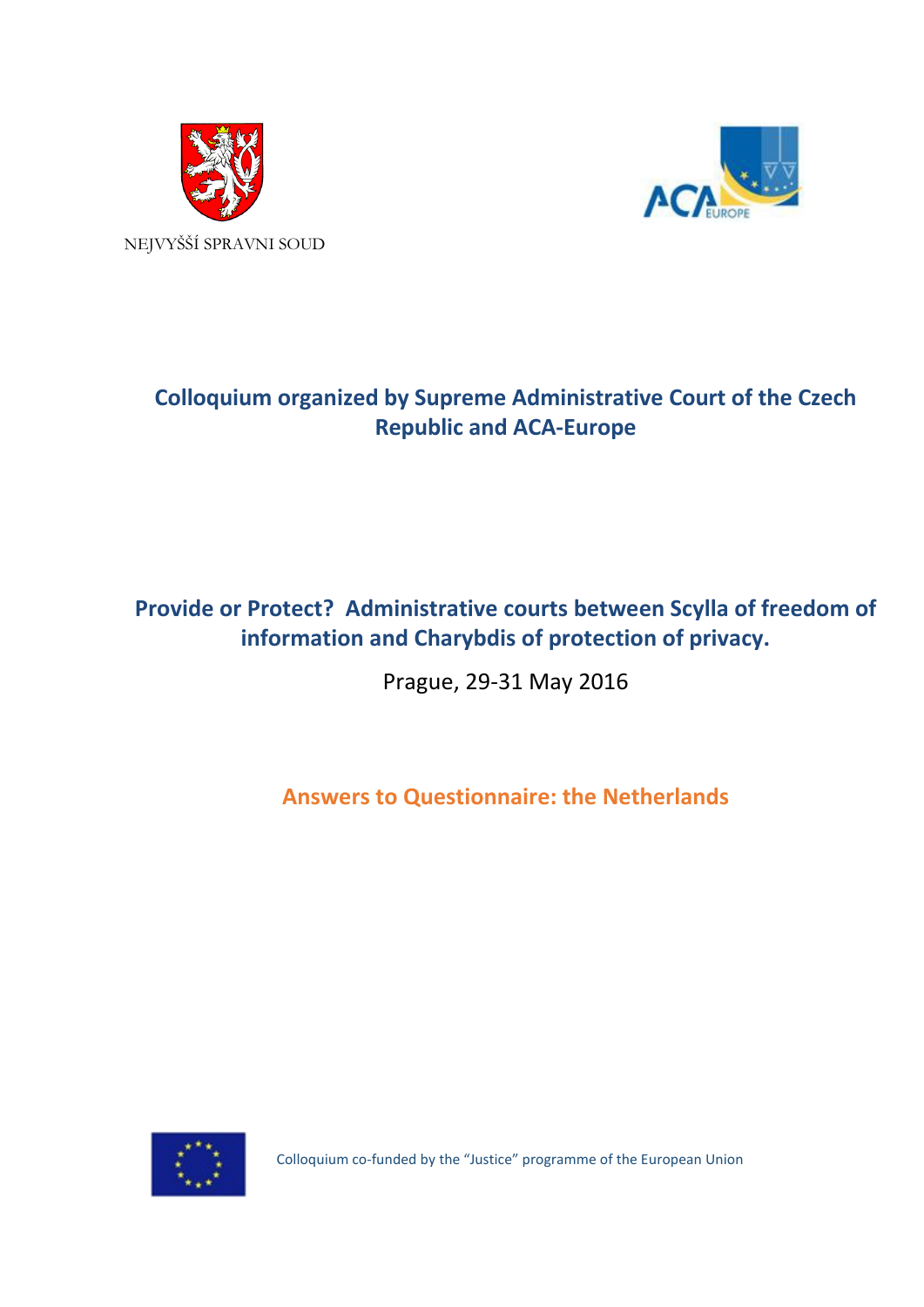## Provide or Protect? Administrative courts between Scylla of freedom of information and Charybdis of protection of privacy

#### **Part I**

**1. Is the central administrative supervision over providing information and protection of personal data carried out by one administrative authority or are there specialized authorities for each of these fields or is there an absence of such an authority in any of these areas? Does the chosen model cause any application problems?**

In the Netherlands, the Autoriteit Persoonsgegevens (the Authority for the protection of personal data or AP) is appointed as the supervisory authority for the protection of personal data. The AP was created by an Act of Parliament (Wet Bescherming Persoonsgegevens or Wbp) in accordance with the second chapter of Directive 95/46, Article 28. It enjoys the status of Independent Administrative Authority (zelfstandig bestuursorgaan), which means that although it is a governing body with public authority, in hierarchal terms, it is not a subordinate to the government or an individual minister.

Public and private organisations have a first responsibility to adequately protect personal data. In case of complaints over the right application of the Wbp, subjects should first make a complaint at the organisation processing their personal data. The AP is competent to handle the complaint in last resort.

Furthermore, based on the Wet Openbaarheid van Bestuur (or WOB; an Act that regulates the transparency of administration of administrative matters of government bodies), anyone can request information from a governmental body that is put down in documents. This may include a request to submit personal data. In case of such a request, the government body has to decide on that request within defined time limits. If the person who requested the information disagrees with that decision, it can start an objection procedure that obliges the governmental body to review the request. If the matter is still disputed, the case can be brought before to the district court. The Administrative Law Division of the Council of State is competent in las resort and decides on what information should or should not be made public (including personal data) based on the conditions of the WOB or any other relevant administrative Act that regulates the issue at hand.

As far as our knowledge goes, this division of competence does not lead to any application problems.

#### **2. What types of information are excluded from providing? Is there one regime regarding all exclusions or is there any differentiation – e.g. absolute exclusion and relative exclusion?**

What information is excluded from providing and what information may be shared with others, depends on the objective of processing the concerned data.

The Wet Bescherming Persoonsgegevens (Wbp), clearly defines what information may be shared and under which conditions. This goes for all data collected by both private and public entities. These conditions correspond to the conditions laid down in Directive 95/46/EC, which are implemented in the Wbp. The most relevant conditions are laid down in Articles 8, 9, and 11 of the Wbp. These provisions implement the criteria for making data processing legitimate (Article 7 of the Directive) and the principles relating the data quality (Article 6 of the Directive). Furthermore, the general prohibition of Article 8 (1) of Directive 95/46/EC relating to special categories of date, is implemented in Article 16 of the Wbp. Additional exceptions to those listed in Article 8 (2) of the Directive, are implemented in the second paragraph of chapter two of the Wbp (Articles 16-24), as provided for in Article 8 (4) of the Directive.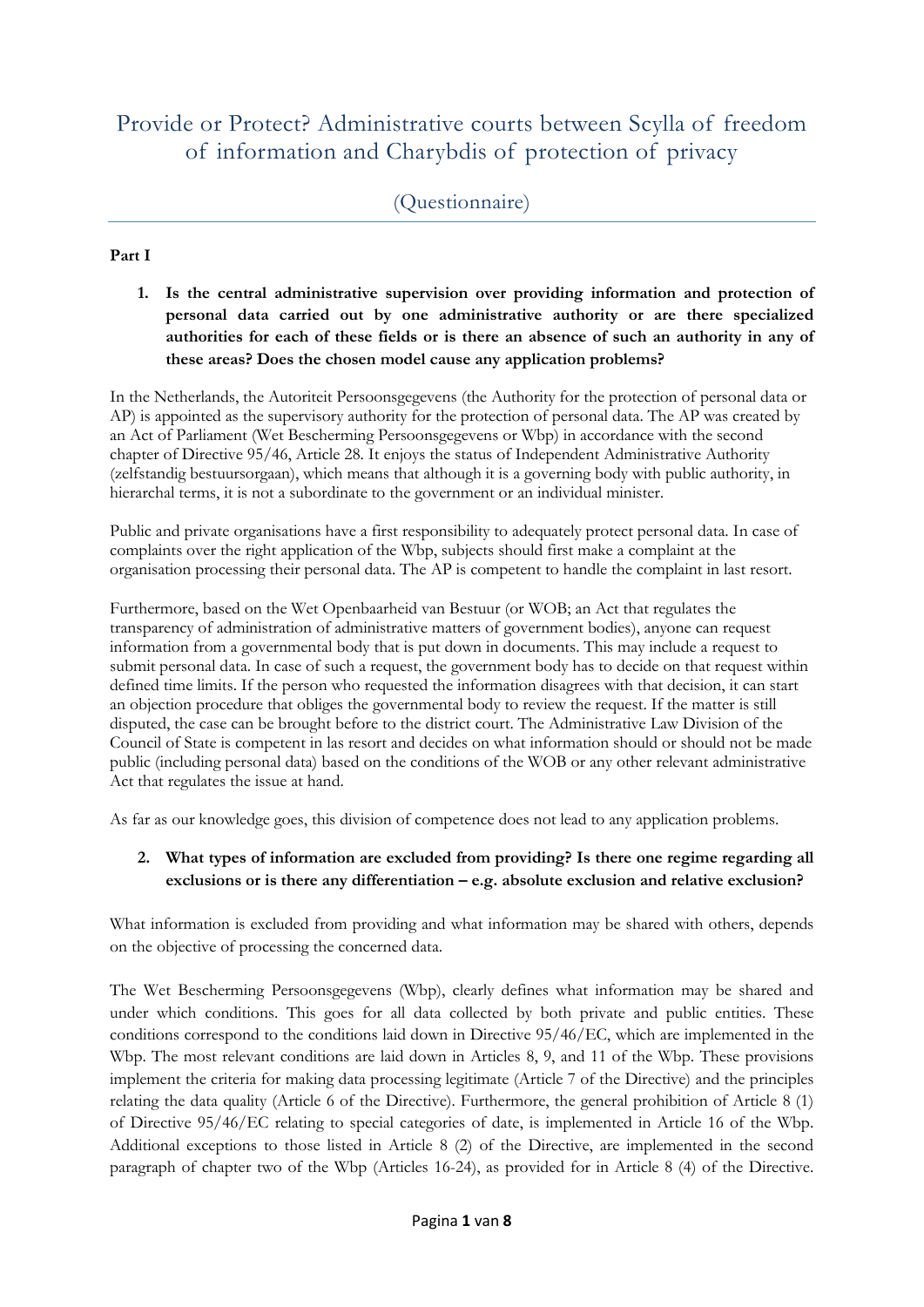These include exceptions to process data concerning race (Article 18), political opinion (Article 19), membership of a trade union (Article 20) and health (Article 21).

When it comes to information that is processed by governmental bodies that falls under the scope of the Wet Openbaarheid van Bestuur (or WOB; an Act that regulates the transparency of administration of administrative matters of government bodies), Article 10 and 11 of the WOB defines what information may be excluded from providing.

The WOB defines a number of grounds for refusal, and draws a distinction between absolute grounds for refusal (e.g. information that could endanger the public safety or the unity of the government and information concerning personal data) and relative grounds for refusal (e.g. information that could endanger the relations with other States, the control and supervision tasks of administrative authorities or information that could interfere with the right to respect private and family life). In case of a relative ground for refusal the governmental body has to weigh the public interest of disclosing the information against the interest of protecting the specific ground for refusal. Internal policy views during deliberations are generally excluded from the area of application of the WOB. However, in view of a good democratic administration this information may be subject to disclosure as long as this in not traceable to the individual persons involved, in order to prevent interference with the right to respect private and family life.

### **3. Are there any types of subjects governed by private law that have duty to provide information? If the answer is affirmative, what kind of subjects and what kind of information?**

Private entities must comply with the Wet Bescherming Persoonsgegevens or Wbp (which implements Directive 95/46/EC). Any subject whose data are processed may request access to that information as provided for by Directive 95/46/EC. There is however no equivalent to the Wet Openbaarheid van Bestuur (or WOB; an Act that regulates the transparency of administration of administrative matters of government bodies) for private entities.

The only obligation for subjects governed by private law to provide information that we can think of, is the duty to publish an annual statement of accounts. The circumstances under which this has to be published are prescribed by the Civil Code.

## **4. Are the salaries of the employees of the public sector subject to the right to free access to information as well? Does this cause any application problems regarding the personal data protection?**

Public bodies publish general information concerning salary scales of their organisation in their annual statement of accounts. It also includes the number of employees that fall within a certain salary scale. This information is however, not retraceable to individuals as this is protected under the Wbp and the WOB.

#### **5. Is the trade secret excluded from the free access to information?**

Trade secrets are excluded based on Article 10, first paragraph, section c of the WOB (the Ac that regulates the transparency of administration of administrative matters of government bodies). Any trade secrets or product information that is provided to a government body under confidentiality is excluded.

#### **6. Are documents that are subject of intellectual property excluded from the free access to information?**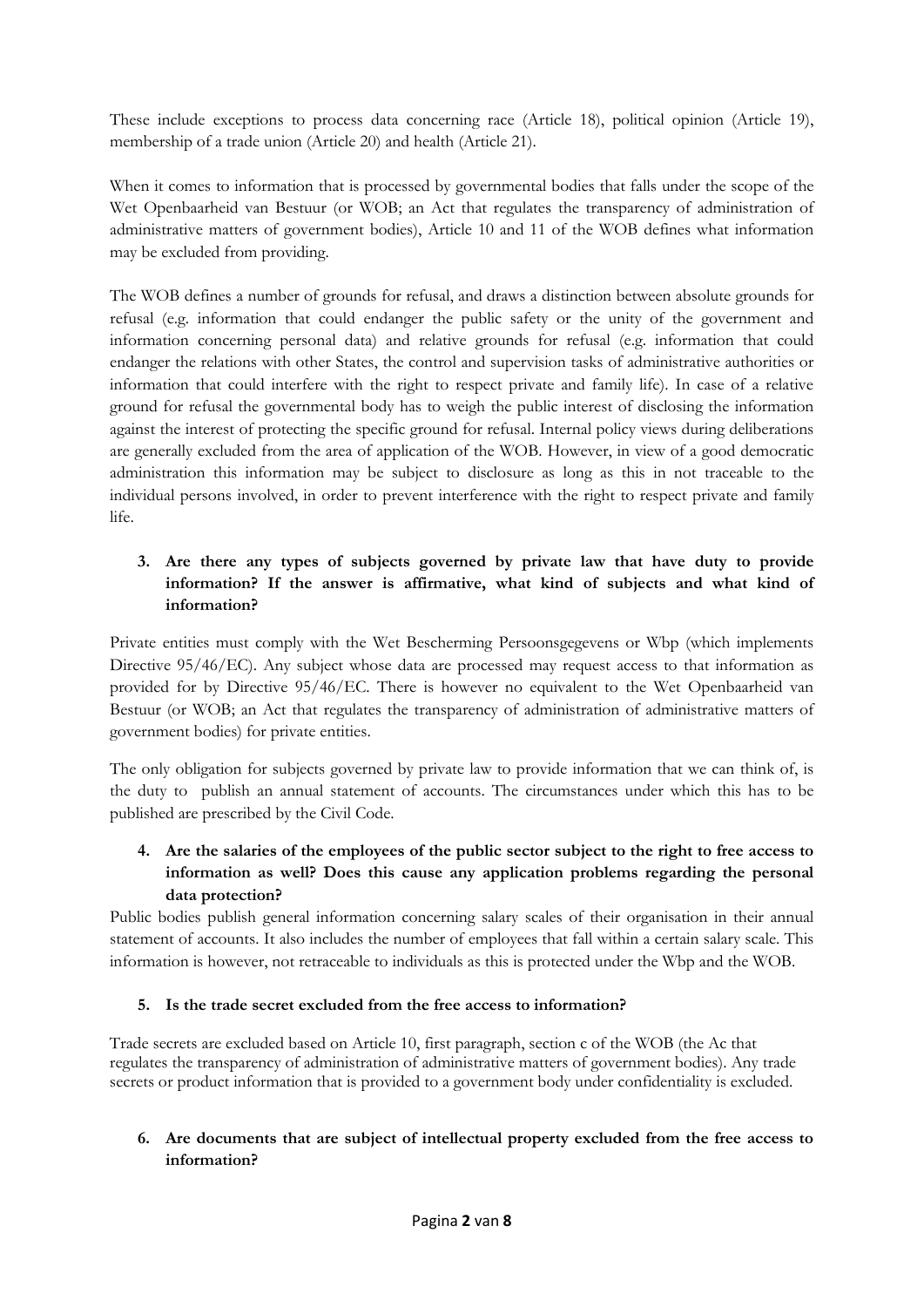Yes, documents that are subject of intellectual property or copy rights are excluded from the free access to information, unless the WOB prescribes otherwise. This is rarely the case.

## **7. Does the right to free access to information cover as well the parts of an administrative file that contain data related to individuals or are these data protected? In which areas of public administration does this cause problems?**

The right to free access to information that falls within the scope of the WOB (which regulates the transparency of administration of administrative matters of government bodies) excludes information that falls within the individual's personal privacy and family life based on the Wbp. This means that information about private individuals that are involved in the administrative matters of government bodies (e.g. personal information about employees etc.) is excluded. This is an absolute ground for refusal and such information is usually cleared from the information that is provided, see the answer to question 2. In some cases however, data related to individuals is provided. This may only be done if revealing the data will unmistakingly not lead to a violation of individual's personal privacy of family life.

## **8. Are data related to criminal proceedings or administrative delict proceedings or any data of quasi-criminal nature (typically files of secret police departments from the times of anti-democratic past) excluded from the right to free access to information?**

Yes, information concerning criminal proceedings or administrative delict proceedings are excluded from the right to free access to information. In accordance with Directive 95/46/EC, the Wbp specifies that these are special categories of processing.

Article 8 (5) of the Directive is implemented in Article 21 and Article 22 of the WBP that provide the general exception for administrative authorities who work in the field of security and law enforcement. Article 22 of the WBP specifically concerns the processing of personal data related to criminal convictions and justified suspicions of criminal acts. It contains a general exception for administrative authorities that have the administrative power to enforce criminal law, including those who are empowered to do so based on special laws such as the Politiewet (Police Act) and the Wet Justitiële en strafvorderlijke gegevens (Act concerning judicial and criminal data).

## **Part II**

## **Public availability of decisions**

**9.1 Are there any sorts of decisions in your jurisdiction that are not published at all (e.g. decisions with classified status or other decisions with restricted access)? If so, please describe typical cases and give indicative statistic that can illustrate the frequency and relevance of such cases.** 

Yes, three types of decisions are not made public.

Firstly, cases that are dealt with by a simplified procedure are not published. In these cases, an inquiry is found unnecessary and the case is decided on with without a court hearing.

Secondly, appeals against a judgment rendered by default (in abstentia) are not published.

Finally, decisions that are dealt with by Article 91, section 2 of the Dutch Law of 2000 on Foreign Nationals (vreemdelingenwet 2000) are not published. These decisions concern cases of foreign nationals in which the appeal does not lead to the annulment of the appealed decision. Article 91, section 2 of the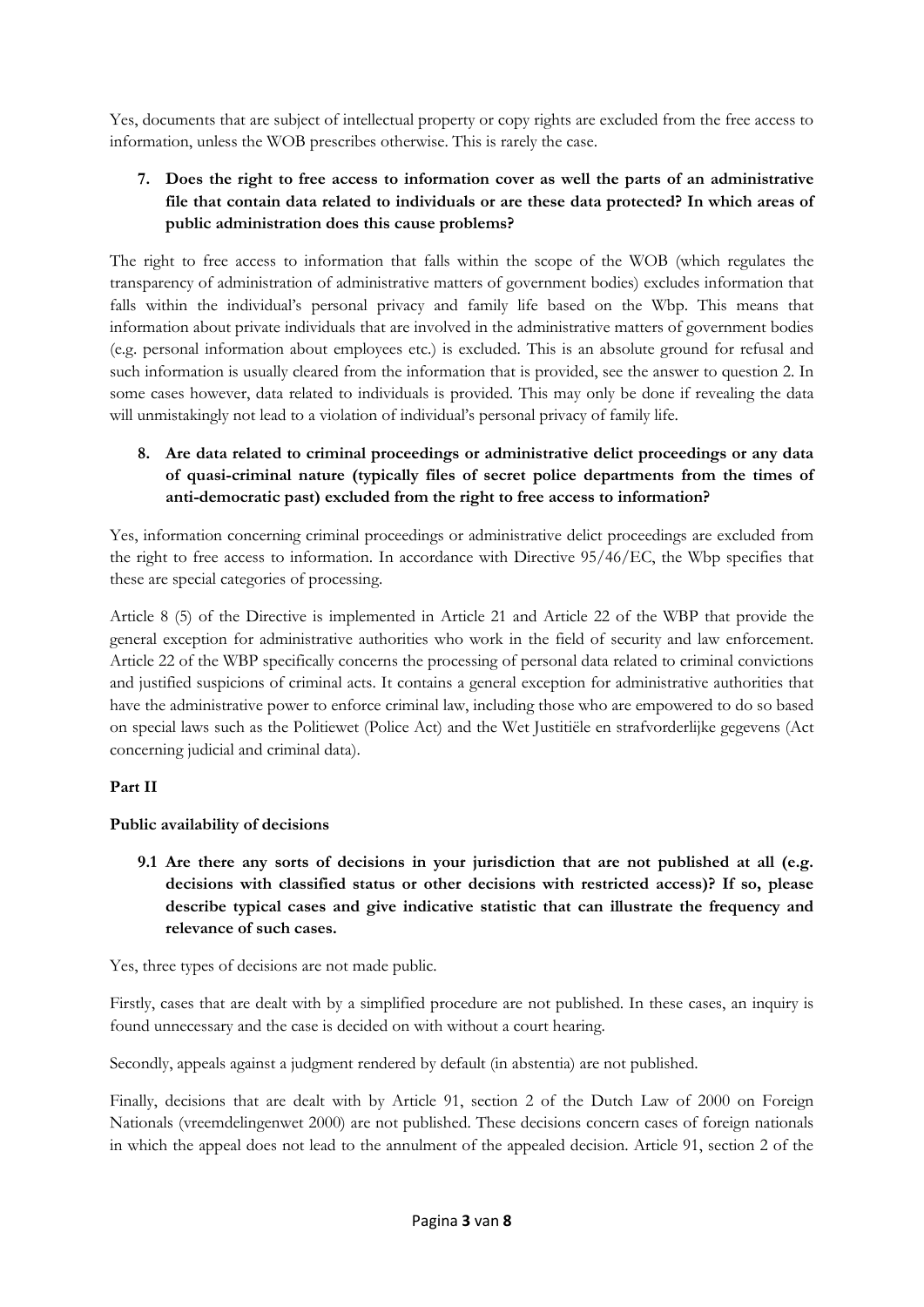Dutch Law of 2000 on Foreign Nationals allows the judge to merely declare that the appeal does not lead to annulment, without mentioning the grounds for this decision.

In 2015, the Administrative Jurisdiction Division decided on 11.799 cases: 2.258 of which came from the spatial planning Chamber, 3.688 from the general Chamber and 5.853 of the foreign nationals Chamber. Most of the foreign national cases are not published since they are dealt with by applying Article 91, section 2 of the Dutch Law of 2000 on Foreign Nationals. Of these 11.799 cases, 4.075 were published. This leads to the conclusion that the majority of cases are not published.

## **9.2 If a third person (not a party of respective case) wants to obtain your decision, what is the procedure? On-line availability of decisions is to be discussed below, so kindly describe here only other options (e.g. whether it is possible to ask for a decision by snail-mail, whether any fee apply etc.)**

Any third party may request to obtain a decision of the Administrative Jurisdiction Division of the Dutch Council of State. Such requests can be done through our website. The decision is then send to the third party by snail mail.

Natural and legal persons pay a small fee (3,18 euro per request and an additional 0,18 euro per page). Public bodies are exempted from paying this fee.

All decisions that were published after April 1, 2002 are online available through our website. Therefore, most of these third party applications concern decisions from before April 1, 2002. Decisions that were published before 1994 are stored at the National Archives. They can be obtained by sending a letter or email to the National Archives, while quoting the case number.

**9.3 Is there any official collection of selected decisions of you instance (apart on-line publication of decisions – see below)? If so, please describe in detail the procedure of its issue. In particular, please focus on the selection process of decisions that are to be published, the frequency of publication and the form of publication. Indicate, whether the collection is published directly by your instance, by some other public body or by an independent publisher. If the collection is published by an independent publisher, please describe the form of cooperation (i.e. whether the publisher has exclusive rights to publish the collection, whether the publisher does any editing of published decisions etc.) Are decisions that are chosen for the publication regarded more relevant by your instance or by general public?**

Apart from cases that are included in the National Archives, no official collection of the selected decisions exists. However, the Dutch Council of State publishes a selection of its decisions in its annual report. Remarkable cases of all three chambers of the Administrative Jurisdiction Division are selected and a summary of the case is included in the annual report. A selection of our decisions are furthermore published by independent and well known publishers, such as NJB [\(www.njb.nl\)](http://www.njb.nl/). Some of our State Councillors are affiliated with these publishers and contribute to the selection process of he publishers.

#### **10. Editing and anonymization of decisions**

**10.1 Do you anonymize published decisions? If so, please describe in detail the procedure. In particular, please describe who is in charge of anonymization, whether there are any particular statutory or other rules governing anonymization (apart general privacy/data protection rules) and what data are anonymized.**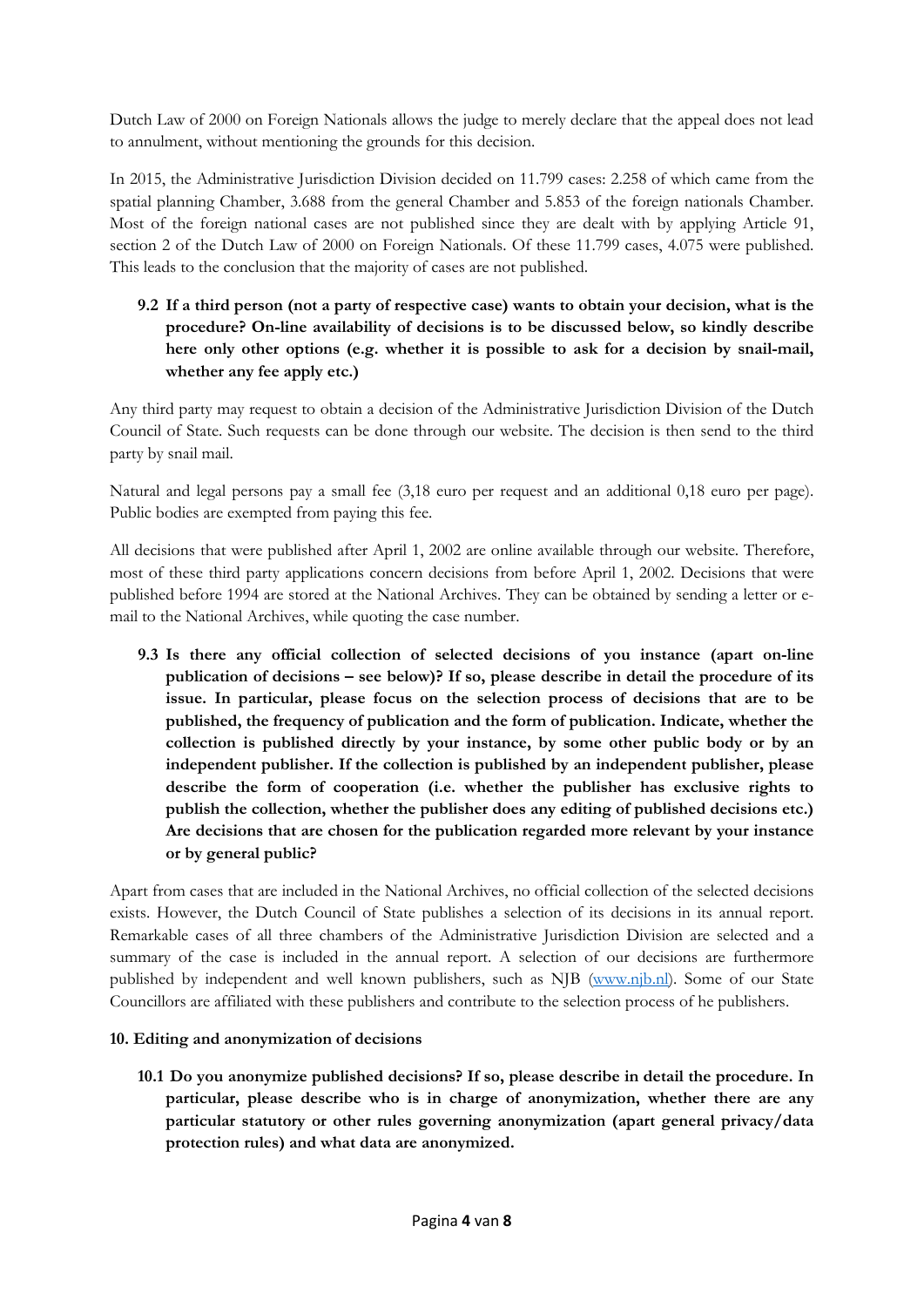All courts in the Netherlands apply the *anonimiseringsrichtlijnen* (anonymising guidelines)*,* a standard set of guidelines that set out what and in which cases, information in a decision should be anonymised . These guidelines are publicly available online, see:

#### <https://www.rechtspraak.nl/Uitspraken-en-nieuws/Uitspraken/Paginas/Anonimiseringsrichtlijnen.aspx>

As a standard rule, all information that can be traced back to a natural person, or a natural person working at a legal entity, is anonymised. At the Council of State, the communication department is in charge of anonymising the decisions.

### **10.2 If anonymization practice changes, does it affect already published decisions (i.e. are past decisions subsequently anonymized/de-anonymized with every change of anonymization rules)?**

This is not the case in the Netherlands. The anonymising guidelines are seldom amended and if amendments occur, these usually concern supplements to the existing set of guidelines. In any case, past decisions are not affected by such changes as they are already publicly available.

## **10.3 Describe any subsequent problematic issues that you noted in your jurisdiction regarding the anonymization (e.g. different practices of different supreme instances, strong public debates, impact of de-anonymization of decisions by media etc.)**

There are hardly any problematic issues regarding anonymising that we have noticed in our jurisdiction. All judgments by any of the courts in the Netherlands are anonymised in a consistent way by applying the anonymising guidelines. See the answer to question 10.2.

The only relevant issue we notice is that in some cases, it would be superfluous to anonymise a decision. This goes, for instance, for cases that are excessively covered by the media or in cases where the appellant actively seeks the attention of the media himself/herself (e.g. by inviting media to attend the court hearing). In such circumstances, we therefore choose not to anonymise a decision. Consequently, a natural person's name is fully cited in the decision, contrary to the main rule of the anonymising guidelines.

## **10.4 Do you edit published decisions? If so, please describe in detail the procedure. In particular, please describe who is in charge of editing, what information is added/removed in the process of editing (incl. metadata).**

Published decisions are accompanied by metadata. Our own communication department adds this information to the decision before it is published. This allows decisions to be classified, for instance by law branch, type of procedure or subject matter. The metadata is both published on our own website [\(www.raadvanstate.nl\)](http://www.raadvanstate.nl/) as on the online central database of all court decisions in the Netherlands [\(www.rechtspraak.nl\)](http://www.rechtspraak.nl/).

### **10.5 Has the development of the right to be forgotten affected in any way the anonymization or publication of your decisions? If not, is it a topic that is being considered in your jurisdiction with regards to the publication of court decisions?**

The right to be forgotten has no significant effect on the way decisions are anonymised or published in the Netherlands. This is explained by the fact that all information in court decisions, that will allow the identification of a natural person, is in principle anonymised based on the anonymising guidelines for courts. Incidents do occur however. Incidentally, a decision may contain information that can be linked to a natural person (for instance, a person's name was accidently not deleted in the decision). In such cases, we immediately repair the mistake.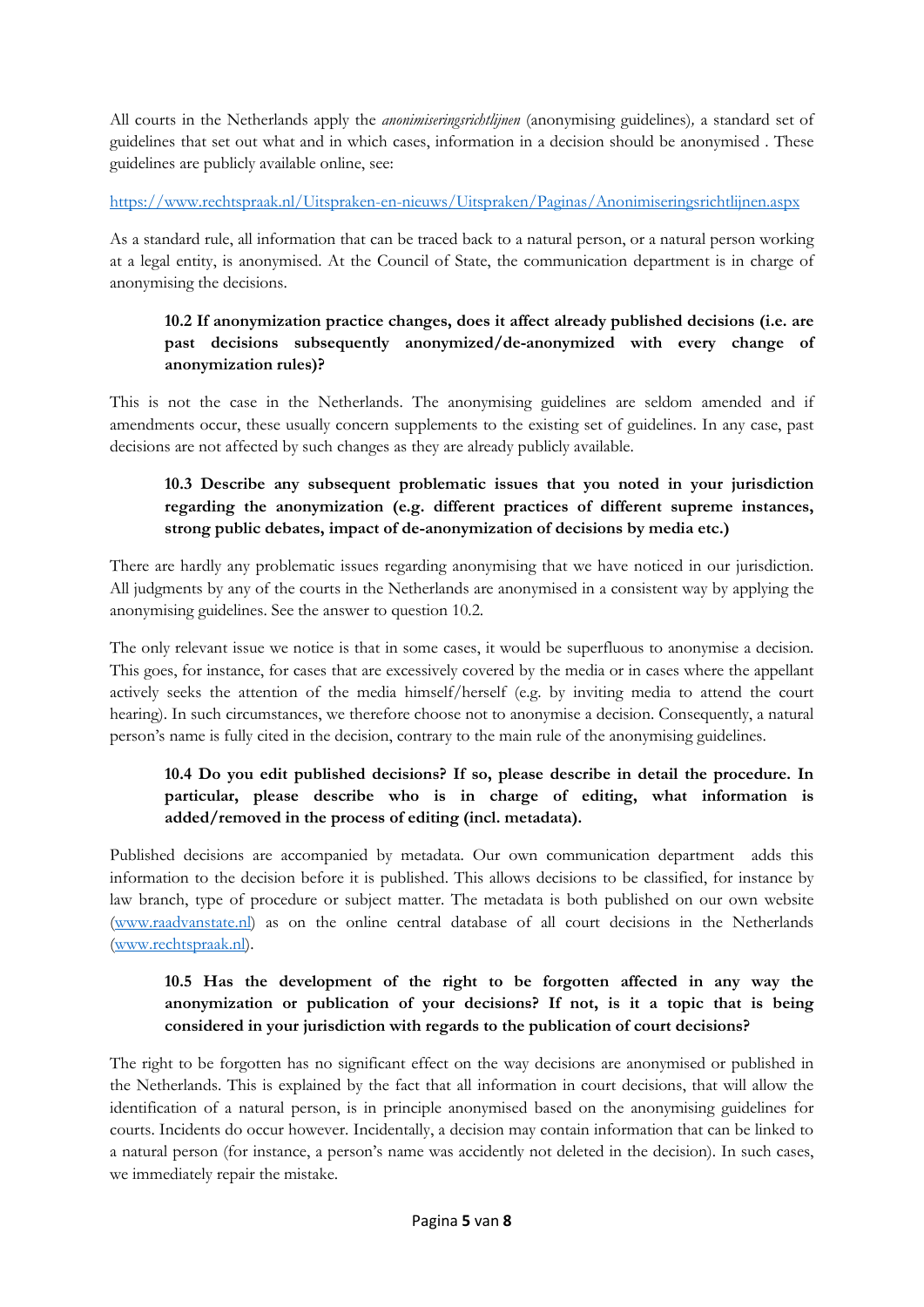#### **11. On-line publication of decisions**

### **11.1 Are decisions of your instance available on-line? If so, please indicate whether on-line all or only selected decisions are published on-line (if only selected decisions are published, please describe the procedure of their selection).**

All decisions that are public, are online available on our website [\(www.raadvanstate.nl\)](http://www.raadvanstate.nl)/) and on the online central database of court decisions [\(www.rechtspraak.nl\).](http://www.rechtspraak.nl)/) There is no selection procedure for publishing decisions: decisions are either published or not. For an overview of the decisions that are published, see the answer to question 9.1.

## **11.2 Describe the form of on-line publication of you decisions. In particular, indicate whether your decisions are published through your own website or whether it is done through some different on-line service (e.g. through a common platform operated by a ministry of justice, by a judicial council etc.) Kindly add also sample screenshot(s) or link(s).**

All decisions are simultaneously published on our own website and on a different online service [\(www.rechtspraak.nl\):](http://www.rechtspraak.nl)/) a databases that is operated by the Council for the administration of justice (*De Raad voor de Rechtspraak).* The Council for the administration of justice is an independent organisation, in which all the courts in the Netherlands are organised, except for the Administrative Jurisdiction Division of the Council of State. The Council for the administration of justice is funded by the ministry of Justice, but operates independently.

**11.3 What are available file formats in which your decisions are available on-line? Apart enumerating particular file formats, kindly indicate whether your instance systematically sticks to any commonly accepted open data policy. Also, please indicate whether your instance publishes on-line only individual decisions or whether whole datasets are available to the public for further re-use. If datasets are available for further re-use but not publically, please describe to whom and under what conditions such datasets are made available.**

Recent decisions are available in database files. Some older decisions are also available in pdf-format. The database contains all individual decisions and is freely available for use and re-use.

#### **12. Public availability of other documents**

**12.1 Are there published on-line personal information about members of your instance? In particular, please describe whether there are CVs available, in which length and form (e.g. on a court website) and eventually what information is regularly published (e.g. education, memberships, political beliefs, marital status etc.) Also, please indicate whether the publication of information about members of your instance is compulsory, whether the members of your instance are free to decide about the structure and content of such information and whether you noted any issues in that regards (e.g. there was a big debate in the Czech Republic over the publication of past membership of the judges in the communist party). Please add a sample link or a screenshot of how such personal information about a member of your instance looks like.**

A to-the-point list of personal information of all members of the Dutch Council of State is made available online on our website. For an overview, see: [https://www.raadvanstate.nl/over-de-raad-van](https://www.raadvanstate.nl/over-de-raad-van-state/organisatie/leden-en-staatsraden.html)[state/organisatie/leden-en-staatsraden.html.](https://www.raadvanstate.nl/over-de-raad-van-state/organisatie/leden-en-staatsraden.html) This information includes their CVs (education, career path and current associated activities). The publication of associated activities of the members is compulsory.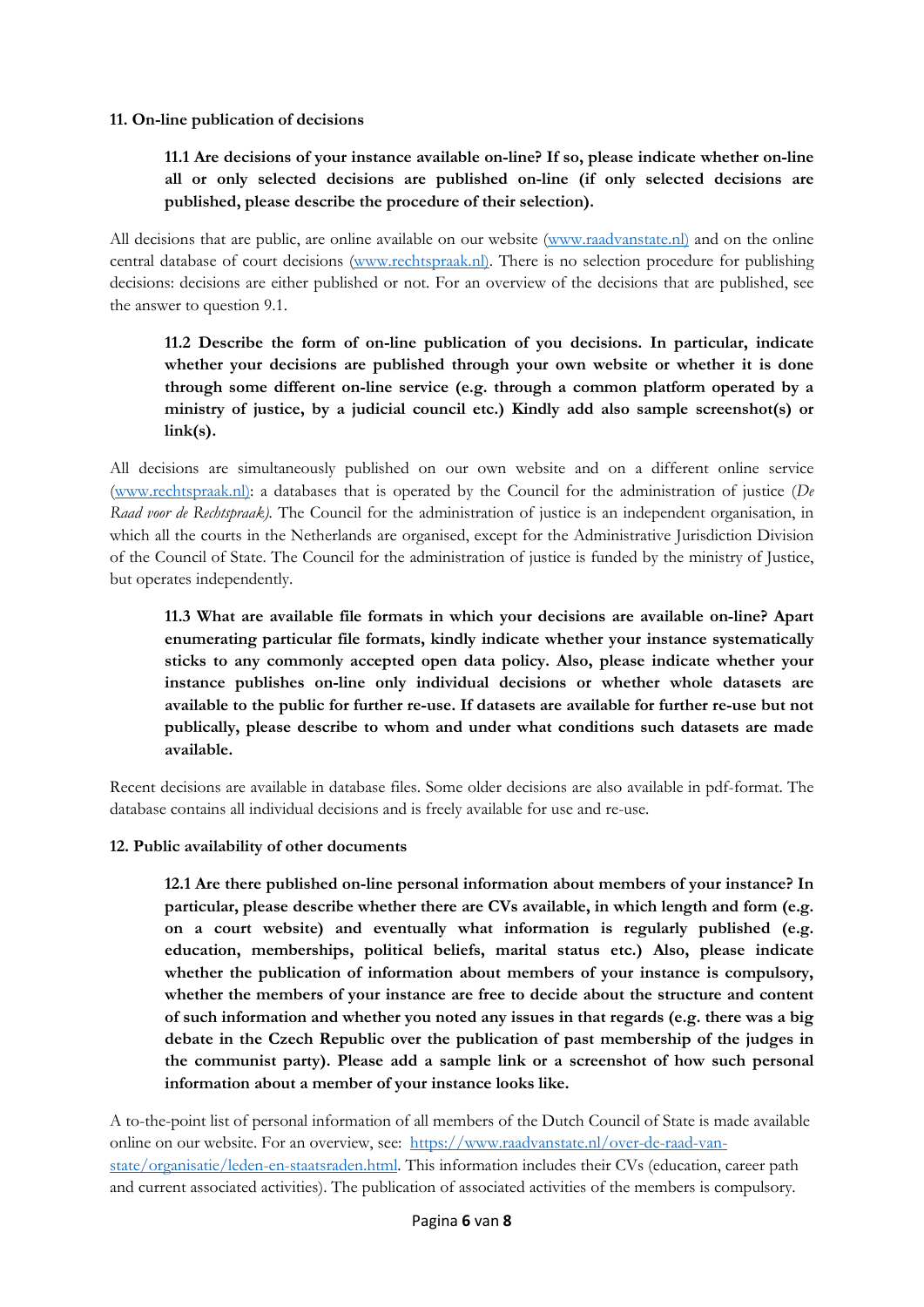Information concerning political beliefs is explicitly considered irrelevant when appointing members of the Administrative Jurisdiction Division. This information is therefore not included in their online CV's. However, when selecting members for the Advisory Division (safe for the members with a quality seat)<sup>1</sup>, political information is considered relevant, as this Division is ought to represent the political spectrum of the Netherlands. Yet, the online CV's do not explicitly contain information on their political beliefs, apart from information that follows from their previous career path (e.g. former members of parliament or members etc.).

**12.2 Which case-related documents other than decisions of your instance are published on-line (e.g. dissenting opinions, advocate general submissions, submissions of parties, records of chamber deliberations etc.)? Please, describe how these documents are published, i.e. where and in which format (e.g. on a website through a search form, in open data formats, etc.). If your instance publishes these documents in open formats, kindly provide a sample link to a particular dataset.**

Only the decision is published. Incidentally, an advocate general is asked to give a conclusion. This conclusion is given prior to the decision of the Administrative Jurisdiction Division of the Council of State. The decision therefore contains a link to the decision. Decisions only contain hyperlinks of our own (previous) judgements that are available on our website.

**12.3 Are the members of your instance allowed to publically comment or annotate on their own decisions or other decisions of your instance? If so, please describe common forms in which this is done (e.g. in law journal articles, in public debates on case-law organized by the respective instance etc.)**

Members of the Council of State are not allowed to publically comment or annotate their own decisions or any of the decisions of the Administrative Jurisdiction Division of the Council of State.

#### **Part III**

**13. What trends, threats and challenges do you foresee to come in the field of freedom of information and protection of privacy during the next decade? What should be the role of supreme administrative jurisdictions in facing these trends, threats and challenges?**

**This kind of question seems to be too broad for answering it with concrete data. Therefore our aim is not to pursue you to fill it with some concrete and clear statement but what we intend is to know your opinion on what trends could or will influence this scope of decision-making of your jurisdiction. Your answer will serve as the basics for further discussion during the third part of the Colloquium and we hope that this "look into the future" will be pleasant and useful ending of the meeting.**

**We would very appreciate if the presidents of the Supreme Administrative Courts/Councils of States could provide us with answers to this question.**

Digitalising data processing is a trend. Public and private entities increasingly process (personal) data digitally. This allows personal data to be shared more easily with others. The drawback of this trend is that the entities processing the data depend more on digital technology. In case of a technical problem or technical calamity, it would become much more difficult to fall back on the old mode of operation (e.g. physical papers) and there is no way back. This challenges the security and continuity of processing data. The chance of others getting access to the databases by by-passing security poses a threat. If the data is

<span id="page-7-0"></span> $1$  These are member that are selected based on specific expertise e.g. European law.